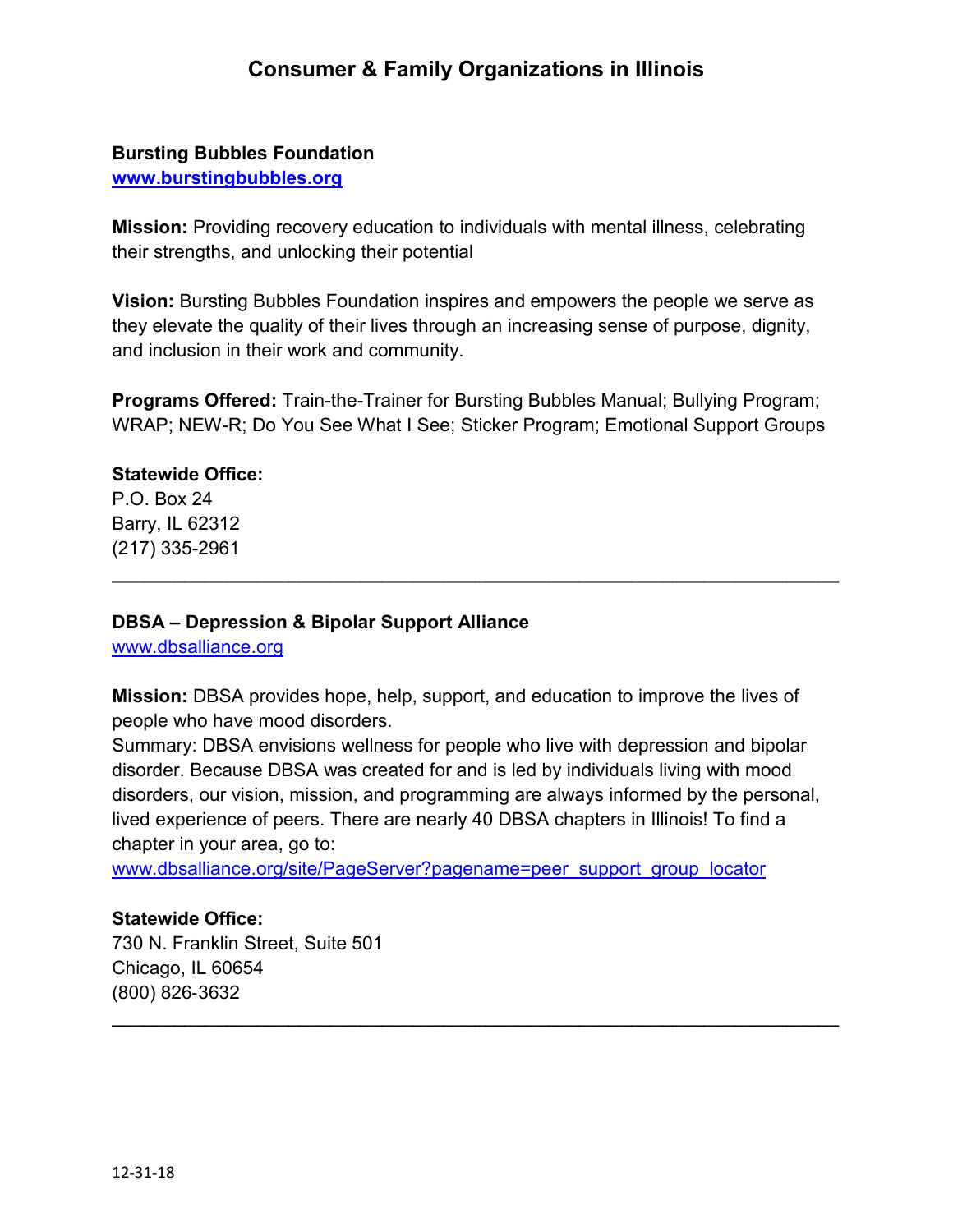# **Furry Friends Recovery [www.furryfriendsrecovery.org](http://www.furryfriendsrecovery.org/)**

**Mission:** Furry Friends Recovery provides educational and therapeutic support by connecting pet therapy teams to people who experience developmental, emotional and traumatic challenges, for comfort, healing and wellness.

Furry Friends Recovery is dedicated to providing life changing support, education and advocacy for persons with mental illnesses, developmental disabilities and those who have experienced traumatic life events.

**Services Offered:** Inpatient sessions with dog therapy teams when needed for improved patient recovery; Individual support during therapy sessions, court appearances or other settings as needed; Support group and outpatient program visits to improve communication and comfort levels; Community education programs to increase awareness of animal-assisted therapy

**\_\_\_\_\_\_\_\_\_\_\_\_\_\_\_\_\_\_\_\_\_\_\_\_\_\_\_\_\_\_\_\_\_\_\_\_\_\_\_\_\_\_\_\_\_\_\_\_\_\_\_\_\_\_\_\_\_\_\_\_\_\_\_\_\_\_\_\_\_\_**

**Regional Office** (serving the Metro-East area of region 5) P.O. Box 951 Edwardsville, IL 62026 [furryfriendsrecovery@gmail.com](mailto:furryfriendsrecovery@gmail.com)

**Gift of Voice [www.giftofvoice.com](http://www.giftofvoice.com/)**

**Identity Statement:** Our leadership consists of individuals with personal and professional experience in mental health and related fields.

## **Values Statement**

•We embrace Christian Values and strive to interact with one another in a manner which reflects the attributes of a Holy God.

•We pursue optimal health, recognizing that personal wellness and group wellness are profoundly intertwined.

•We elevate our collective voice by disclosing personal mental health experiences and dignifying disclosure from others.

•We affirm that decisions made about persons living with mental health conditions should be made with us leading the discussion and decision-making process.

•We expect positive outcomes and work diligently toward them.

**Vision**: Health & Wellness Across the Globe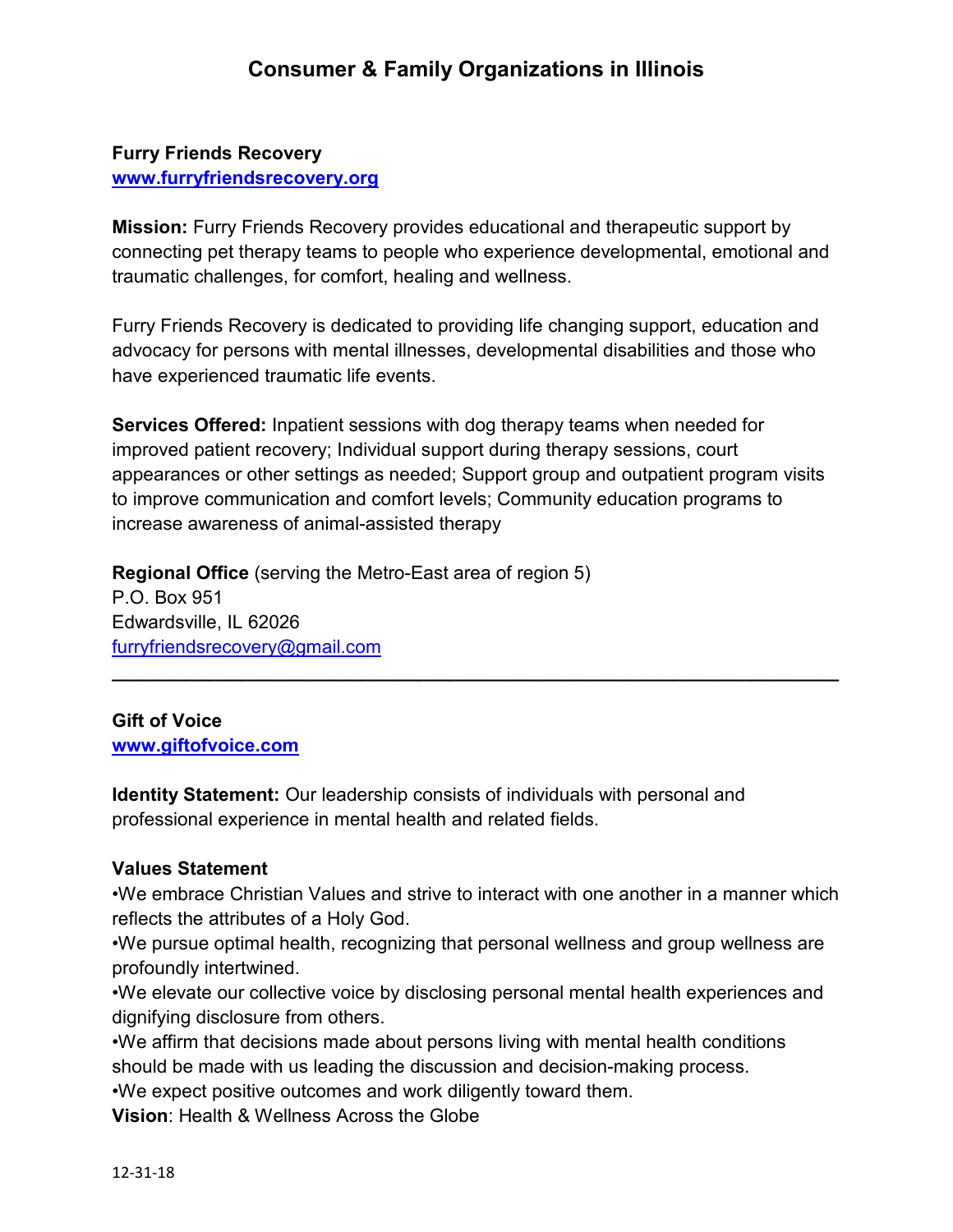# **Consumer & Family Organizations in Illinois**

**Mission**: Our mission is to train, empower and advocate for mental health of individuals, communities and churches.

# **Statewide Office:** 903 North Second Street, Ste. B Edwardsville, IL 62025 <http://giftofvoice.com/>

Office hours are scheduled by appointment.

#### **GROW**

[www.growinamerica.org](http://www.growinamerica.org/)

**Mission**: GROW's mission is to promote mental health recovery, personal growth and prevention within our weekly mutual help support groups and throughout our supportive community. As members we strive first to take personal responsibility for changing ourselves, and ultimately as leaders we become "gentle builders of a free and whole community" by contributing to the recovery of others.

**\_\_\_\_\_\_\_\_\_\_\_\_\_\_\_\_\_\_\_\_\_\_\_\_\_\_\_\_\_\_\_\_\_\_\_\_\_\_\_\_\_\_\_\_\_\_\_\_\_\_\_\_\_\_\_\_\_\_\_\_\_\_\_\_\_\_\_\_\_\_**

**Summary:** GROW in Illinois is a not-for-profit mental health organization run by its members and substantially funded by the Division of Mental Health. The organization was brought to Illinois in 1978 by Australian GROW leaders, at the invitation of Professor O. Hobart Mowrer from the University of Illinois. Mowrer, a community psychologist, was researching the concept of self-help, and believed member‐run services add an essential element to mental health care.

**\_\_\_\_\_\_\_\_\_\_\_\_\_\_\_\_\_\_\_\_\_\_\_\_\_\_\_\_\_\_\_\_\_\_\_\_\_\_\_\_\_\_\_\_\_\_\_\_\_\_\_\_\_\_\_\_\_\_\_\_\_\_\_\_\_\_\_\_\_\_**

To visit an Illinois GROW group ‐‐ you don't need an invitation or introduction. To find a group near you, call toll‐free 1‐888‐741‐GROW.

#### **Statewide Office:**

GROW PO Box 3667 Champaign, IL 61826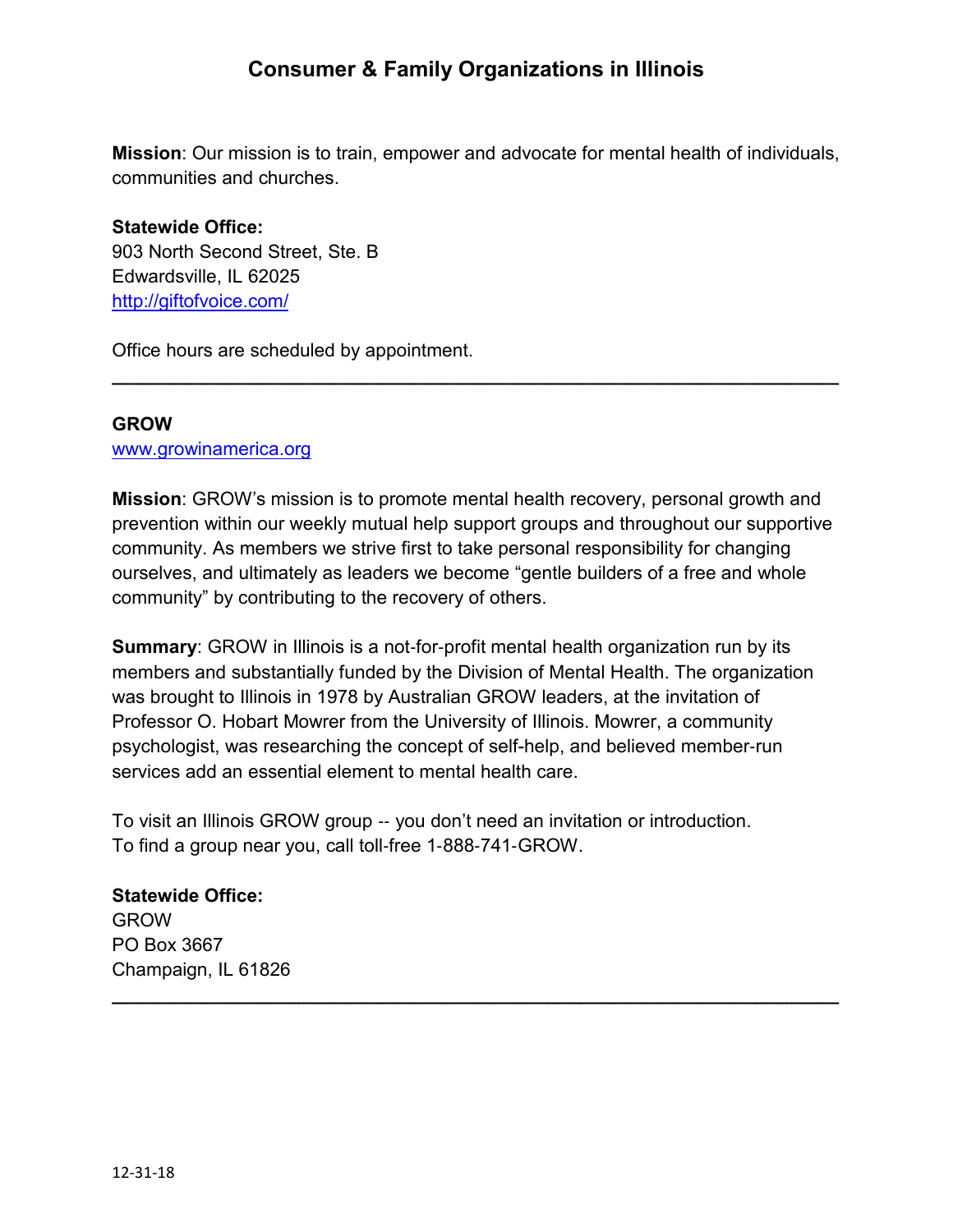#### **Jail Brakers**

#### [www.jail-brakers.org](http://www.jail-brakers.org/)

**About:** Jail Brakers is a charitable organization - 501(C)3 - that provides a safe place for children and families to express their emotional reaction to the separation from a family member who has been incarcerated. We embrace a holistic approach to healing and everyone is welcome and treated with respect. Each group meets for 12 weeks followed by ongoing monthly support. Sessions begin with circle time where members share stories that build confidence and trust. A community dinner is provided to foster friendship and natural supports and is followed with an activity. Activities are experiential, expressive and creative and are designed to build cohesion and connectedness to reduce isolation.

Cheryl Niemo is the Founder and Director of Jail Brakers organization. Due to her personal experience with the incarceration of her oldest son, Ms. Niemo founded the organization in 2009, dedicated to addressing the stigma related to incarceration and to providing meaningful resources to families and individuals affected by incarceration as a means to elevate family identity and improve outcomes. Cheryl Niemo is a Mental Health Professional with more than 18 years' experience providing direct services to people with behavioral health needs. Cheryl works at NAMI McHenry County as a Certified Recovery Support Specialist and WRAP (Wellness Recovery Action Plan) facilitator. Ms. Niemo has worked with many diverse populations, including individuals with co-occurring mental health and substance, with a special interest in transition-aged young adults.

**Services**: Jail Brakers provides support to children and their families who struggle with the stigma of incarceration and the impact that it has on them. Jail Brakers provides opportunities that give these children and families a voice and a place to be listened to with respect and compassion. We foster the development of community resources that more effectively meet their needs, and seek to raise awareness about their concerns while fostering hope. Together we will address the stigma that perpetuates the fear, shame and isolation surrounding incarceration.

We provide gas cards for families who wish to maintain strong family connections during their loved incarceration. Family members are sent anywhere from 1.5hrs to 7 hours away from home. This poses a significant financial barrier in addition to the emotional and physical challenges faced when visiting loved ones. Research informs us that being able to maintain positive support increase the likelihood of a successful reentry process, thereby reducing recidivism. (The rate at which people are re incarcerated) We have a panel of speakers available to provide presentations on a variety of topics related to the justice system. Our goal is to help raise awareness of the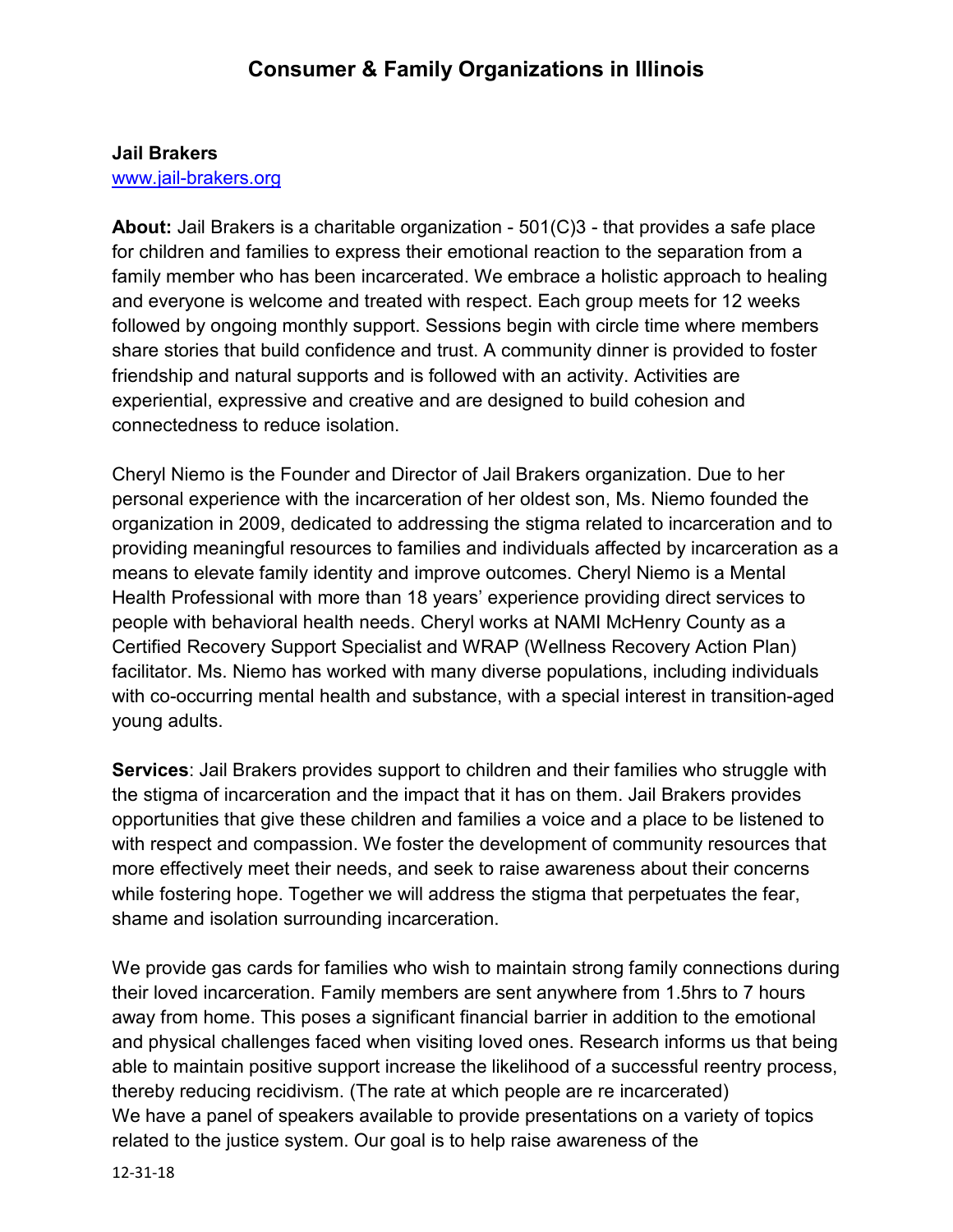# **Consumer & Family Organizations in Illinois**

multidimensional issues contributing to incarceration, and the impact on individuals, families and communities.

#### **Local Office:**

Cheryl Niemo, Founder and Director PO box 404 Woodstock, IL 60098 (224) 422 - 7431 [jailbrakers@gmail.com](mailto:jailbrakers@gmail.com)

# **National Alliance on Mental Illness (NAMI) Illinois**

[www.nami.org](http://www.nami.org/) [www.il.nami.org](http://www.il.nami.org/) 

**Mission:** NAMI Illinois is a not-for-profit membership organization created to improve the lives of individuals and families challenged by mental illness. In collaboration with NAMI National, Illinois affiliates and other likeminded organizations, we influence public policies, provide up to date education and support programs, and increase public awareness and understanding of mental illness.

**\_\_\_\_\_\_\_\_\_\_\_\_\_\_\_\_\_\_\_\_\_\_\_\_\_\_\_\_\_\_\_\_\_\_\_\_\_\_\_\_\_\_\_\_\_\_\_\_\_\_\_\_\_\_\_\_\_\_\_\_\_\_\_\_\_\_\_\_\_\_**

**Summary**: NAMI is the nation's largest grassroots mental health organization dedicated to building better lives for the millions of Americans affected by mental illnesses. NAMI advocates for access to services, treatment, supports and research and is steadfast in its commitment to raising awareness and building a community of hope for all of those in need.

#### **Statewide Office:**

NAMI Illinois 218 W. Lawrence Springfield, IL 62704 217‐522‐1403 V/TTY 800‐346‐4572 V/TTY [namiil@sbcglobal.net](mailto:namiil@sbcglobal.net) To contact a NAMI Affiliate near you – contact NAMI Illinois or search online at [http://il.nami.org/affiliates.html.](http://il.nami.org/affiliates.html) NAMI Illinois: (217) 522‐1403

**\_\_\_\_\_\_\_\_\_\_\_\_\_\_\_\_\_\_\_\_\_\_\_\_\_\_\_\_\_\_\_\_\_\_\_\_\_\_\_\_\_\_\_\_\_\_\_\_\_\_\_\_\_\_\_\_\_\_\_\_\_\_\_\_\_\_\_\_\_\_**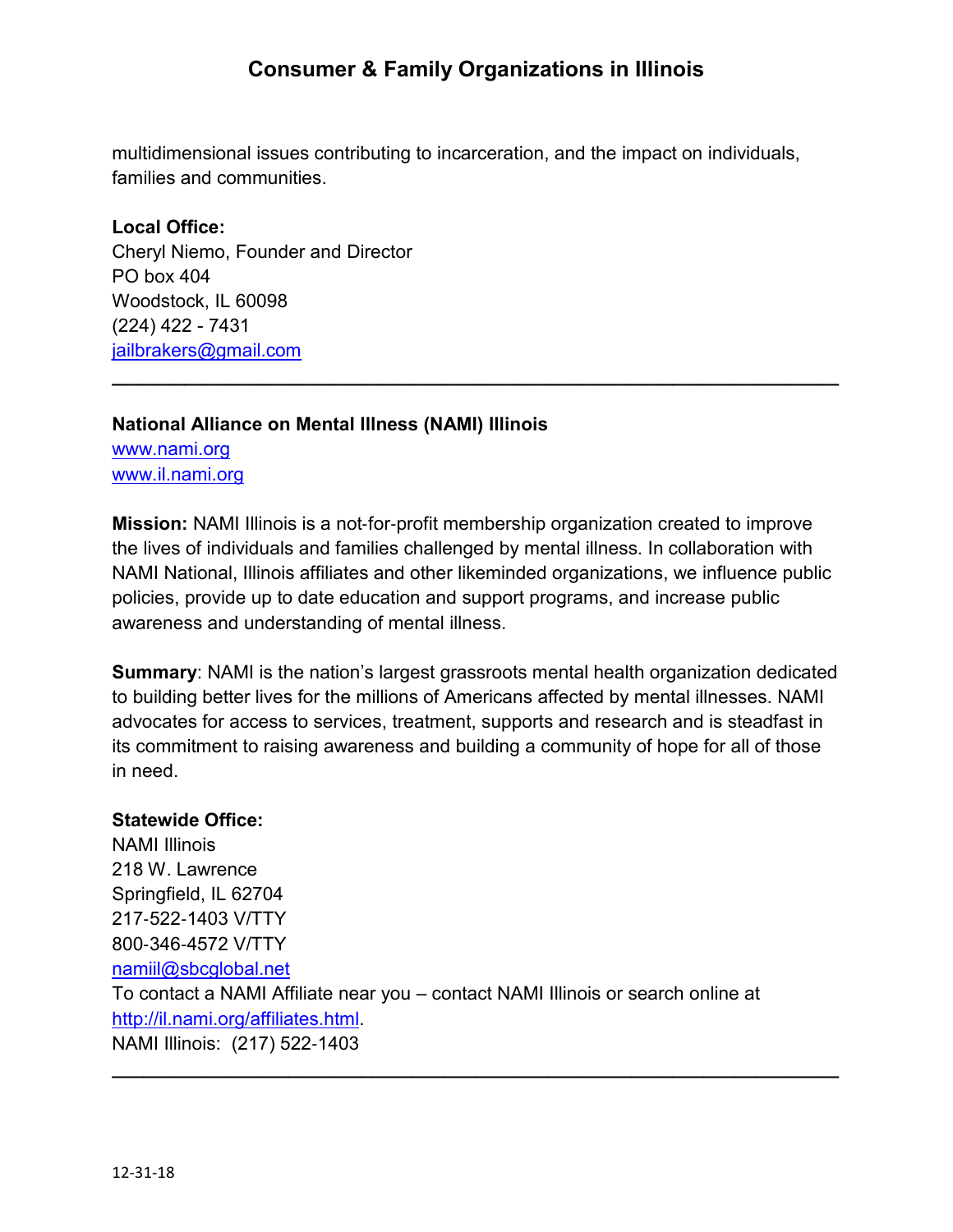# **Next Steps, nfp [www.nextstepsnfp.org](http://www.nextstepsnfp.org/)**

# **Goals**:

1. Enhance consumer participation, voice, leadership, and empowerment statewide to effect systems change and improve the quality of mental health services so they are recovery-focused, trauma-informed, culturally-relevant, holistic, and resiliency-oriented. 2. Facilitate access to evidence-based and promising practices 3. Enhance knowledge, skills, and abilities within mental health service and/or peer support providers related to recovery and trauma-informed approaches 4. Build infrastructure of Next Steps to facilitate ongoing consumer engagement across Illinois and sustain the Project's accomplishments and outcomes 5. Establish collaborative relationships with organizations that serve people who are homeless, people with disabilities and people who abuse substances

# **Statewide Office**

6513 N. Sacramento Avenue Chicago, IL 60645

## **The Alliance**

[www.ilalliance.org](http://www.ilalliance.org/)

**About**: The Alliance received a 5-year Statewide Family Network grant from SAMHSA in 2016. The Alliance aims to provide parents/families with a voice around the way children/youth receive mental health services by providing resources, a support network of parents, caregivers, youth and young adults who will have opportunities to provide support to one another; participate in state planning and policy boards; and take advantage of distance learning opportunities.

**\_\_\_\_\_\_\_\_\_\_\_\_\_\_\_\_\_\_\_\_\_\_\_\_\_\_\_\_\_\_\_\_\_\_\_\_\_\_\_\_\_\_\_\_\_\_\_\_\_\_\_\_\_\_\_\_\_\_\_\_\_\_\_\_\_\_\_\_\_\_**

**Who We Are:** Our staff, board members, and Peer Parent Support Partners (PPSP) understand where our clients are coming from. As parents of children with mental health challenges, we have experienced the same feelings of pain and isolation as we struggled to accept our child's condition and find ways to support them.

**Who We Serve:** The Alliance's programs and services target families of youth ages 10 to 21 who are experiencing mental, emotional, or behavioral health problems. Some of the families we work with have only recently come to terms with the fact that they are now part of a system. This may include special education, behavioral health, juvenile justice, developmental disabilities or child welfare systems.